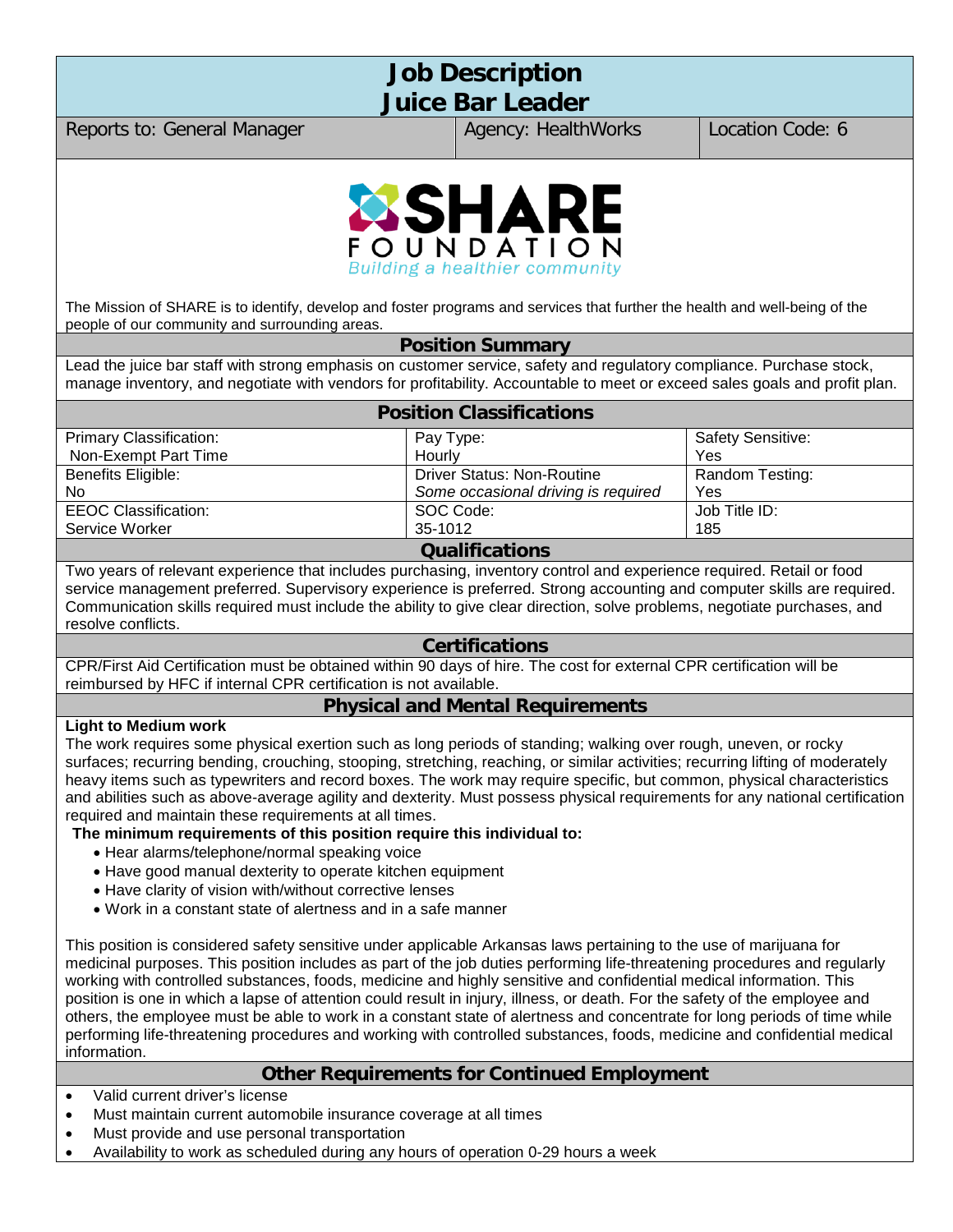- Must be able to wear closed toed shoes as required for infection control
- Must be able to treat ALL people with respect and courtesy without bias or discrimination

ALL SHARE employees are required to keep informed of and comply with the non-discrimination policy as stated: SHARE does not discriminate on the basis of race, color, religion, sex, national origin, age, disability, marital status, veteran status, sexual orientation, genetic information or any other protected characteristic under applicable law in admission or access to or treatment or employment in its programs or activities. The President/CEO of the SHARE FOUNDATION, has been designated to coordinate efforts to comply with the Americans with Disabilities Act of 1991 which prohibits discrimination on the basis of handicap or disability.

# **SHARE IMPACT Values**

The values of SHARE are:

#### **Integrity - Motivated - Professionalism - Adaptability - Compassion - Teamwork**

Your behavior and the values you demonstrate in the workplace have a direct IMPACT on mission fulfillment, the work environment and the people you serve. You will be evaluated on the demonstration of these values in the performance of your work and in your daily interaction with others. You must be successful in both the demonstration of these values and the successful performance of the essential job functions required on this job description.

#### **Evaluation Instructions**

**Evaluation Key**: Met **(M)** Needs Improvement **(NI)** Not Met **(NM).** Complete electronically or in ink. Do not erase or use white out and initial any corrections. Give a key for all requirements. Include documentation for NI or NM keys in the comments field. Document any goals that are set during the evaluation. Give employees the opportunity to make comments or to respond in writing. Complete the recommendations section. Signatures are required from the supervisor and the employee.

## **Essential Job Functions**

To perform this job successfully, an individual must be able to perform each of the following Essential Duties satisfactorily. Reasonable Accommodations may be made to enable qualified individuals with disabilities to perform the Essential Duties of the position, provided it does not create an undue hardship on SHARE.

| Requirement                                                                           | <b>Key</b> | <b>Evaluation Comments</b> |
|---------------------------------------------------------------------------------------|------------|----------------------------|
| Responsible for meeting or exceeding sales goals and                                  |            |                            |
| profit plan.                                                                          |            |                            |
| Purchase, manage and control inventories for                                          |            |                            |
| profitability and loss prevention.                                                    |            |                            |
| Maintain competitive prices by negotiation of new or                                  |            |                            |
| existing contracts with vendors; determine relationships                              |            |                            |
| for new product introduction.                                                         |            |                            |
| Prepare administrative reports for management on a                                    |            |                            |
| weekly basis with explanation of changes that have                                    |            |                            |
| occurred.                                                                             |            |                            |
| Review menu selections on an on-going basis                                           |            |                            |
| recommending new items, balancing customer input                                      |            |                            |
| and nutritional guidelines.                                                           |            |                            |
| Evaluate menu items and food preparation for quality;                                 |            |                            |
| ensures success of menu by introduction of new items,                                 |            |                            |
| presentation of selections and variety of choices.                                    |            |                            |
| Assist the General Manager with budgeting for the                                     |            |                            |
| department.                                                                           |            |                            |
| Maintain Public Health Department standards by                                        |            |                            |
| training and inspections; evaluate cleanliness of café                                |            |                            |
| and ensure proper steps are taken for correction;                                     |            |                            |
| inspect café and kitchen for overall upkeep and safe                                  |            |                            |
| operation. Develop and implement quality control                                      |            |                            |
| procedures with consistent training, evaluation and                                   |            |                            |
| recommendations for improvement.<br>Review staff numbers for effectiveness. Monitor   |            |                            |
|                                                                                       |            |                            |
| financial results and productivity coordinating staff shift<br>schedules accordingly. |            |                            |
| Exhibit good listening skills when member or staff                                    |            |                            |
| issues arise and use problem solving skills                                           |            |                            |
| professionally.                                                                       |            |                            |
|                                                                                       |            |                            |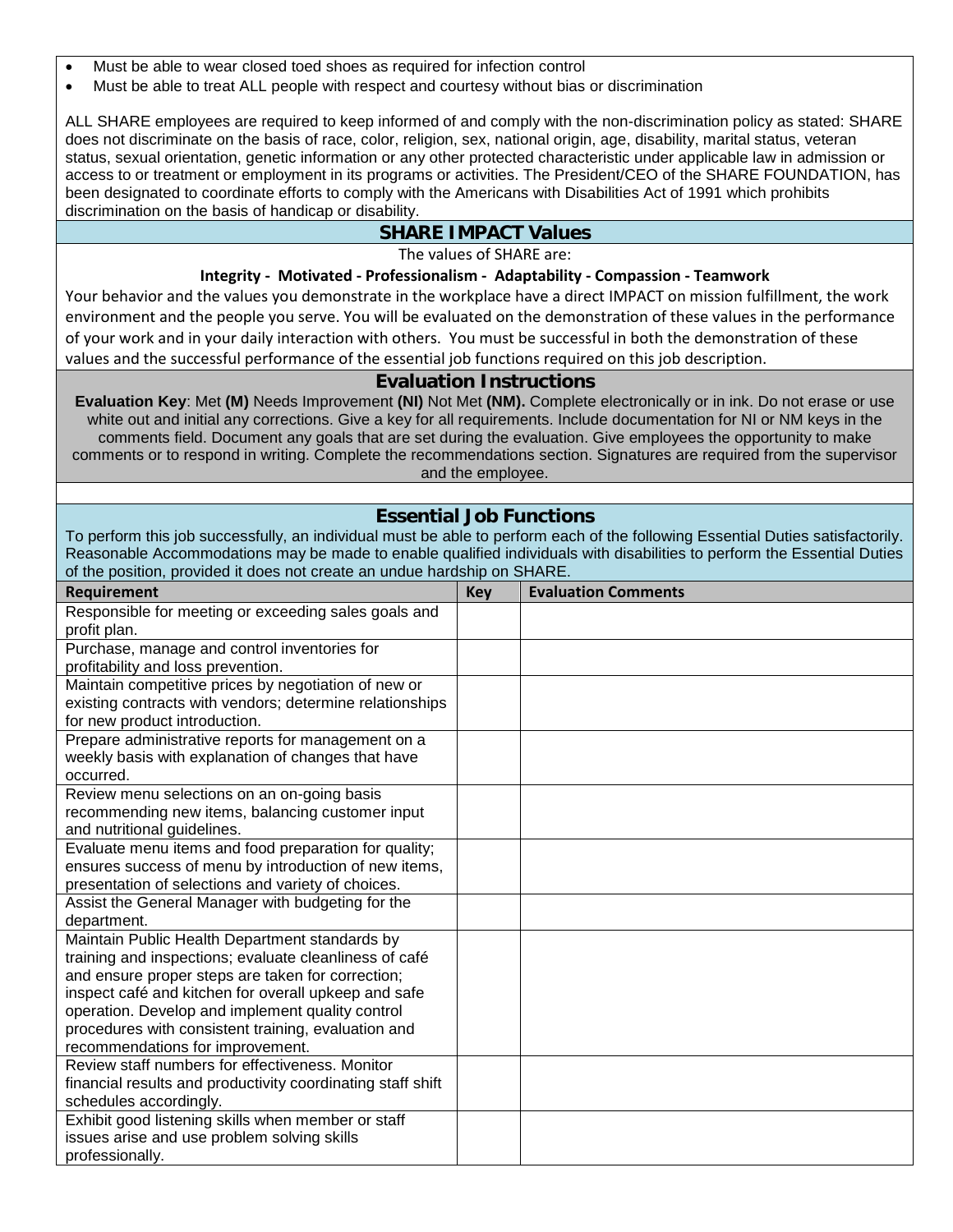| Regularly work and observe all shifts to evaluate                                                                                                                                                                                                               |                                                                                                                            |  |  |  |
|-----------------------------------------------------------------------------------------------------------------------------------------------------------------------------------------------------------------------------------------------------------------|----------------------------------------------------------------------------------------------------------------------------|--|--|--|
| performance for safety, protocol adherence and                                                                                                                                                                                                                  |                                                                                                                            |  |  |  |
| member satisfaction. Give staff on-going feedback.                                                                                                                                                                                                              |                                                                                                                            |  |  |  |
| Set leadership example by expressing only supportive                                                                                                                                                                                                            |                                                                                                                            |  |  |  |
| comments regarding direction and decisions of General                                                                                                                                                                                                           |                                                                                                                            |  |  |  |
| Manager and other Departmental Leaders.                                                                                                                                                                                                                         |                                                                                                                            |  |  |  |
| Provide leadership to the juice bar staff that<br>encourages and promotes an environment of creativity,                                                                                                                                                         |                                                                                                                            |  |  |  |
| friendliness, customer service, positive interactions and                                                                                                                                                                                                       |                                                                                                                            |  |  |  |
| fun for staff and members.                                                                                                                                                                                                                                      |                                                                                                                            |  |  |  |
| Keep informed of all SHARE and HFC policies.                                                                                                                                                                                                                    |                                                                                                                            |  |  |  |
|                                                                                                                                                                                                                                                                 |                                                                                                                            |  |  |  |
| Train staff on safety standards and emergency<br>procedures. Reports any accidents or injuries                                                                                                                                                                  |                                                                                                                            |  |  |  |
| immediately to the General Manager. Hold self and                                                                                                                                                                                                               |                                                                                                                            |  |  |  |
| supervised staff accountable for OSHA and                                                                                                                                                                                                                       |                                                                                                                            |  |  |  |
| Department of Health compliance.                                                                                                                                                                                                                                |                                                                                                                            |  |  |  |
| Work to resolve staff issues professionally and                                                                                                                                                                                                                 |                                                                                                                            |  |  |  |
| confidentially. Defer to the General Manager as                                                                                                                                                                                                                 |                                                                                                                            |  |  |  |
| appropriate. Delegate clearly, establish clear                                                                                                                                                                                                                  |                                                                                                                            |  |  |  |
| expectations with realistic goals and deadlines.                                                                                                                                                                                                                |                                                                                                                            |  |  |  |
| Work in a constant state of alertness and in a safe                                                                                                                                                                                                             |                                                                                                                            |  |  |  |
| manner.                                                                                                                                                                                                                                                         |                                                                                                                            |  |  |  |
| Perform other duties as assigned or requested.                                                                                                                                                                                                                  |                                                                                                                            |  |  |  |
| Demonstrate an understanding of how SHARE's                                                                                                                                                                                                                     |                                                                                                                            |  |  |  |
| IMPACT values help achieve our mission to identify,                                                                                                                                                                                                             |                                                                                                                            |  |  |  |
| develop and foster programs and services that further                                                                                                                                                                                                           |                                                                                                                            |  |  |  |
| the health and well-being of the people of our                                                                                                                                                                                                                  |                                                                                                                            |  |  |  |
| community and surrounding areas. Demonstrate those                                                                                                                                                                                                              |                                                                                                                            |  |  |  |
| values on a daily basis and be willing to overcome                                                                                                                                                                                                              |                                                                                                                            |  |  |  |
| behaviors that negatively impact relationships with co-                                                                                                                                                                                                         |                                                                                                                            |  |  |  |
| worker's and the people we serve.                                                                                                                                                                                                                               |                                                                                                                            |  |  |  |
| Adhere to all SHARE Foundation and HealthWorks                                                                                                                                                                                                                  |                                                                                                                            |  |  |  |
| Policies and Procedures.                                                                                                                                                                                                                                        |                                                                                                                            |  |  |  |
|                                                                                                                                                                                                                                                                 | <b>Evaluation Summary</b>                                                                                                  |  |  |  |
| Met last year's goals:                                                                                                                                                                                                                                          |                                                                                                                            |  |  |  |
|                                                                                                                                                                                                                                                                 |                                                                                                                            |  |  |  |
|                                                                                                                                                                                                                                                                 |                                                                                                                            |  |  |  |
| <b>Evaluation Goals for Up Coming Year:</b>                                                                                                                                                                                                                     |                                                                                                                            |  |  |  |
| 1.                                                                                                                                                                                                                                                              |                                                                                                                            |  |  |  |
| 2.                                                                                                                                                                                                                                                              |                                                                                                                            |  |  |  |
| 3.                                                                                                                                                                                                                                                              |                                                                                                                            |  |  |  |
| 4.                                                                                                                                                                                                                                                              |                                                                                                                            |  |  |  |
| <b>Recommendations:</b>                                                                                                                                                                                                                                         |                                                                                                                            |  |  |  |
| <b>Employee Comments:</b>                                                                                                                                                                                                                                       |                                                                                                                            |  |  |  |
|                                                                                                                                                                                                                                                                 |                                                                                                                            |  |  |  |
| By signing this job description, I understand that it is a summary of the typical functions of the job, not an exhaustive or<br>comprehensive list of all the possible job responsibilities, tasks, and duties I may be asked to perform. I will be required to |                                                                                                                            |  |  |  |
|                                                                                                                                                                                                                                                                 | perform other responsibilities, tasks and duties that may differ from those outlined in this job description when they are |  |  |  |
| assigned. This job description should not be construed to imply that these requirements and functions are the exclusive                                                                                                                                         |                                                                                                                            |  |  |  |
|                                                                                                                                                                                                                                                                 |                                                                                                                            |  |  |  |

standards of this position. The classification(s) essential functions or primary responsibilities of this position are subject to change at any time without notice. I understand that I will be expected to fulfill the essential functions, responsibilities, tasks, behavioral expectations and other duties when assigned to my employer's satisfaction and at its discretion. This job description is not an employment contract and employment is for no fixed term and may be discontinued with or without cause or notice, by me or my employer, at any time.

| <b>Employee Signature:</b>   | Date.        |
|------------------------------|--------------|
| <b>Supervisor Signature:</b> | <b>Date:</b> |